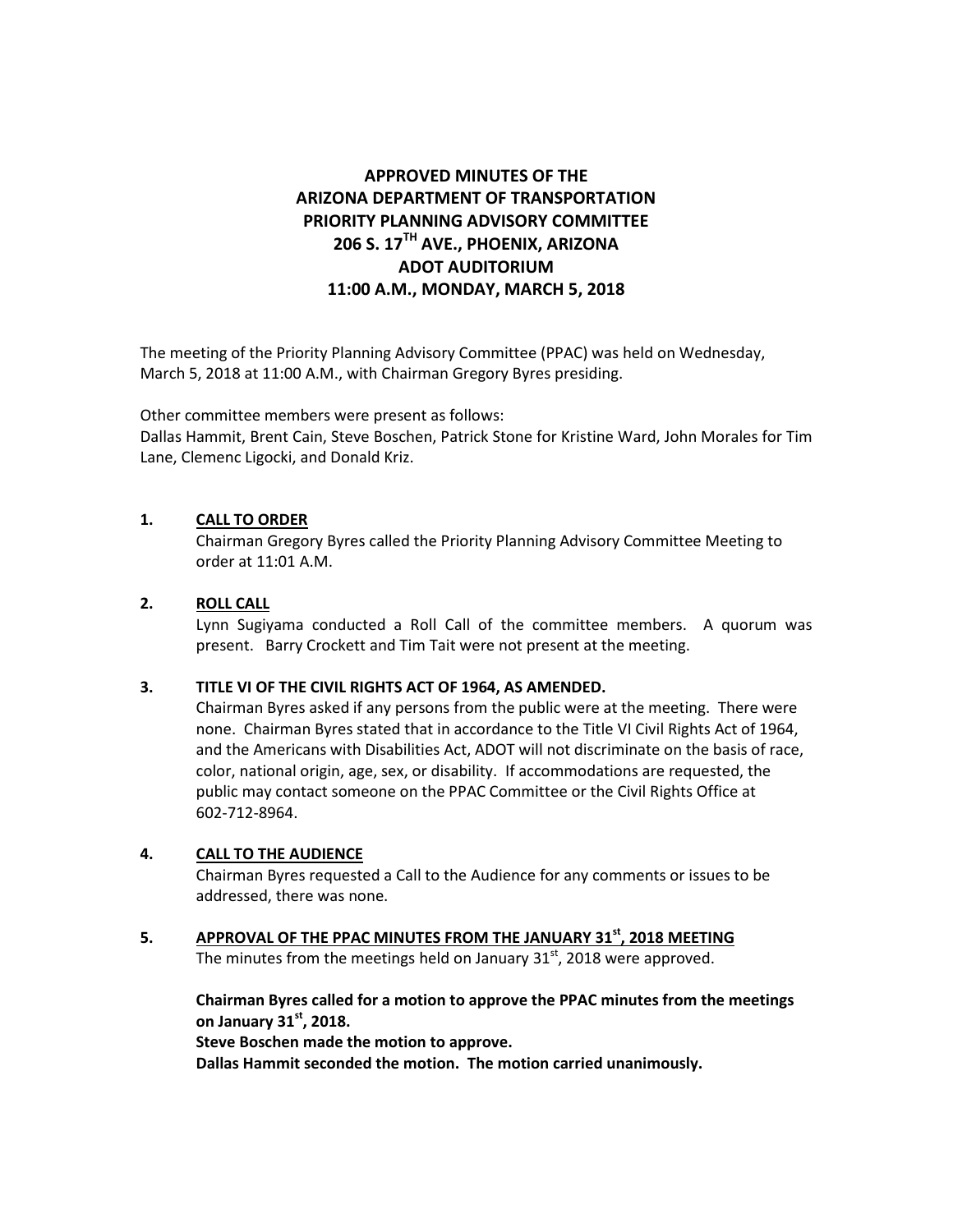# **6. PROGRAM MONITORING REPORT**

Report was distributed to the committee. No comments were made on the report.

## **Monitoring report was distributed. There was no comment.**

FY 2018 – 2022 Transportation Facilities Construction Program: Project Modifications Discussion and Possible Action

## **Tazeen Dewan presented Item 7a.**

|                            |                                               | Page                                                                             |
|----------------------------|-----------------------------------------------|----------------------------------------------------------------------------------|
| COUNTY:                    | Pima                                          |                                                                                  |
| DISTRICT:                  | Southcentral                                  |                                                                                  |
| SCHEDULE:                  | FY 2018                                       |                                                                                  |
| SECTION:                   |                                               |                                                                                  |
| <b>TYPE OF WORK:</b>       | DCR and EA                                    |                                                                                  |
| PROGRAM AMOUNT:            | \$5,861,000                                   |                                                                                  |
| <b>PROJECT MANAGER:</b>    | Tazeen Dewan                                  |                                                                                  |
| PROJECT:                   | H782501L, ADOT TIP 3947                       |                                                                                  |
| <b>REQUESTED ACTION:</b>   | Increase the DCR project by \$154,000 to      |                                                                                  |
|                            | \$6,015,000 in the Highway Construction       |                                                                                  |
|                            | Program. Funds are available from the FY 2018 |                                                                                  |
|                            | Engineering Support Fund #70018.              |                                                                                  |
| <b>NEW PROGRAM AMOUNT:</b> |                                               | \$6,015,000                                                                      |
|                            |                                               | ROUTE NO: 1-10 @ MP 260.3<br>I-10 to Kolb Rd and SR 210, Golf Links Road to I-10 |

**Chairman Byres called for a motion to approve Item 7-a. Steve Boschen made the motion to approve. Brent Cain seconded the motion. The motion carried unanimously.**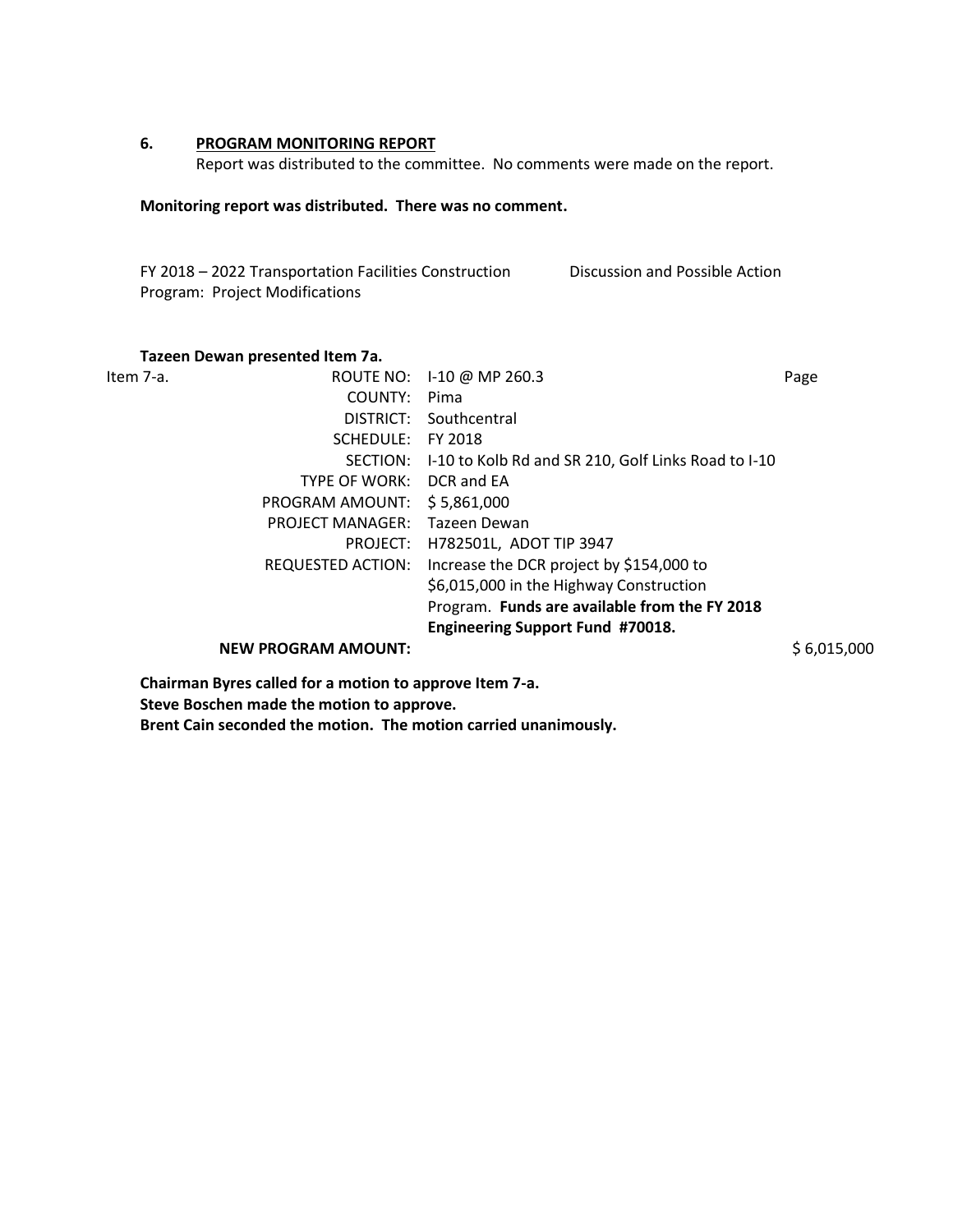## **Bharat Kandel presented Item 7b.**

| 7-b. | ROUTE NO:                  | I-10 @ MP 130.0                                 | Page        |
|------|----------------------------|-------------------------------------------------|-------------|
|      | COUNTY:                    | Maricopa                                        |             |
|      | DISTRICT:                  | Central                                         |             |
|      | SCHEDULE:                  | FY 2018                                         |             |
|      | SECTION:                   | Dysart Rd - I-17                                |             |
|      | TYPE OF WORK:              | <b>Pavement Rehabilitation</b>                  |             |
|      | PROGRAM AMOUNT:            | \$921,000                                       |             |
|      | <b>PROJECT MANAGER:</b>    | <b>Bharat Kandel</b>                            |             |
|      | PROJECT:                   | H878601D, ADOT TIP 4774                         |             |
|      | REQUESTED ACTION:          | Increase the design by \$175,000 to \$1,096,000 |             |
|      |                            | in the Highway Construction Program. Funds      |             |
|      |                            | are available from the FY 2018 Engineering      |             |
|      |                            | Support Fund #70018. MAG TIP is 15-411D2.       |             |
|      |                            | Contingent upon the MAG Regional Council or     |             |
|      |                            | MAG Regional Executive Committee Meeting.       |             |
|      | <b>NEW PROGRAM AMOUNT:</b> |                                                 | \$1,096,000 |

**Chairman Byres called for a motion to approve Item 7-b. Steve Boschen made the motion to approve. Patrick Stone seconded the motion. The motion carried unanimously.**

**After the meeting, MAG informed ADOT that this project will go to the Regional Council for approval on May 23, 2018.** 

## **Kevin Robertson presented Item 7c.**

| 7-с. |                            | ROUTE NO: SR 92 @ MP 332.0                     | Page        |
|------|----------------------------|------------------------------------------------|-------------|
|      | COUNTY:                    | Cochise                                        |             |
|      | DISTRICT:                  | Southeast                                      |             |
|      | SCHEDULE:                  | FY 2018                                        |             |
|      | SECTION:                   | Baumkirchner Rd - Bisbee Roundabout            |             |
|      | TYPE OF WORK:              | Pavement Preservation (TR+ Chip Seal)          |             |
|      | ADVERTISEMENT DATE:        | 6/1/2018                                       |             |
|      | PROGRAM AMOUNT:            | \$1,430,000                                    |             |
|      | <b>PROJECT MANAGER:</b>    | Kevin Robertson                                |             |
|      | PROJECT:                   | H889101C, ADOT TIP 6456                        |             |
|      | REQUESTED ACTION:          | Increase the construction project by \$870,000 |             |
|      |                            | to \$2,300,000 in the Highway Construction     |             |
|      |                            | Program. Funds are available from the FY 2018  |             |
|      |                            | <b>Minor and Preventative Pavement</b>         |             |
|      |                            | Preservation Fund #74818.                      |             |
|      | <b>NEW PROGRAM AMOUNT:</b> |                                                | \$2,300,000 |
|      |                            |                                                |             |

**Chairman Byres called for a motion to approve Item 7-b.** 

**Brent Cain made the motion to approve.**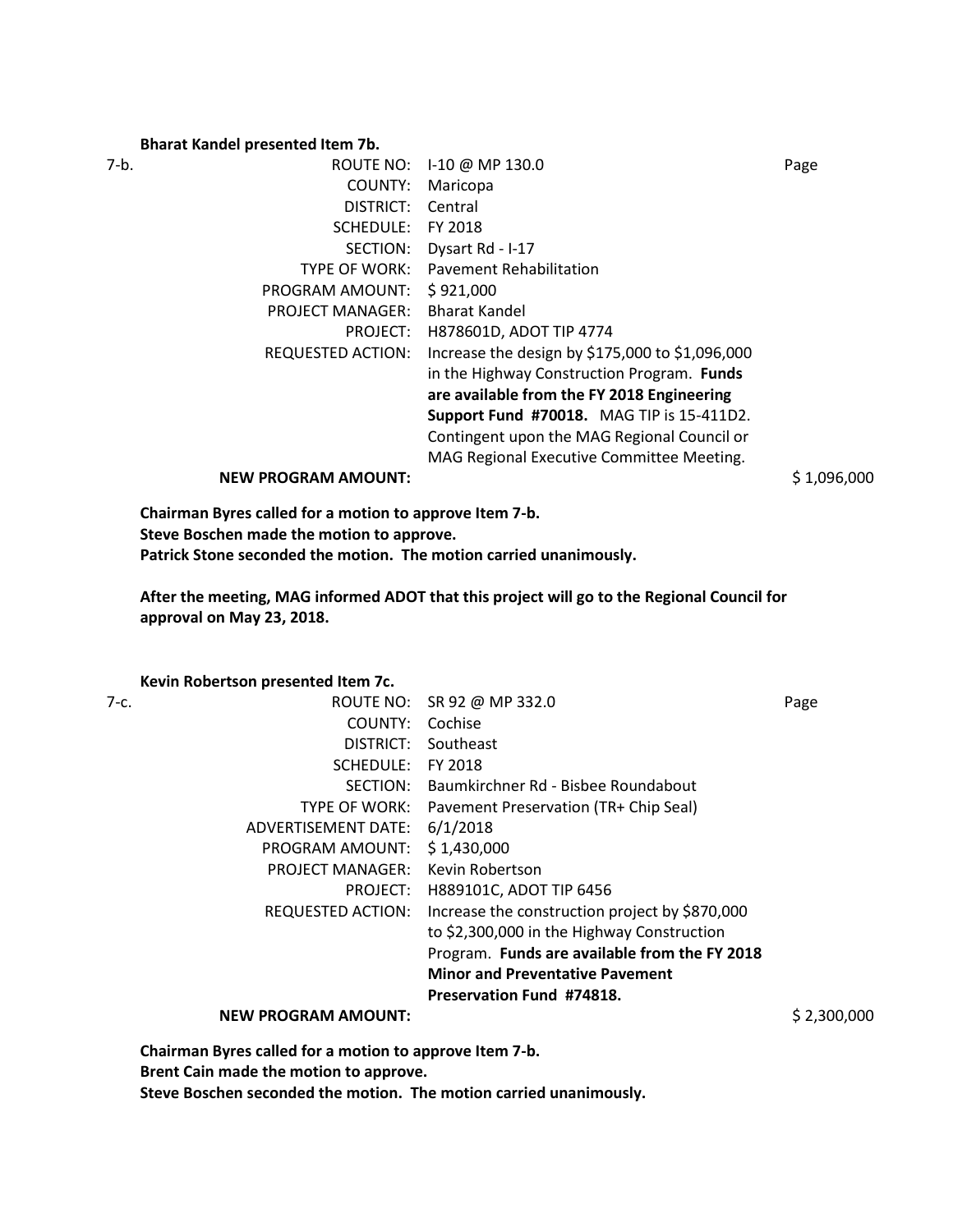## **Bret Anderson presented Item 7d.**

| 7-d. |                            | ROUTE NO: 1-17 @ MP 200.5                       | Page |
|------|----------------------------|-------------------------------------------------|------|
|      | COUNTY:                    | Maricopa                                        |      |
|      | DISTRICT:                  | Central                                         |      |
|      | SCHEDULE:                  | FY 2018                                         |      |
|      | SECTION:                   | I-10 - SR 101L, Wrong Way Driver Detection      |      |
|      | <b>TYPE OF WORK:</b>       | <b>Construct Wrong Way Detection Deployment</b> |      |
|      | PROGRAM AMOUNT:            | \$4,100,000                                     |      |
|      | <b>PROJECT MANAGER:</b>    | <b>Bret Anderson</b>                            |      |
|      | PROJECT:                   | F013301C, ADOT TIP 8885                         |      |
|      | REQUESTED ACTION:          | Delete the project for \$4,100,000 from the     |      |
|      |                            | Highway Construction Program. Transfer funds    |      |
|      |                            | to the FY 2018 RARF Contingency Fund            |      |
|      |                            | #49918. Approved by the MAG Regional            |      |
|      |                            | Council on June 28, 2017.                       |      |
|      | <b>NEW PROGRAM AMOUNT:</b> |                                                 | \$0  |

**Chairman Byres called for a motion to approve Item 7-d. Brent Cain made the motion to approve. Steve Boschen seconded the motion. The motion carried unanimously.**

**Jennifer Acuna presented Item 7e.**

7-e. COUNTY: Maricopa Page DISTRICT: Central SCHEDULE: FY 2018 SECTION: MAG Regionwide Wrong Way Signing TYPE OF WORK: Replace and Install Signs PROGRAM AMOUNT: \$ 120,000 PROJECT MANAGER: Jennifer Acuna PROJECT: F018101D, ADOT TIP 9317 REQUESTED ACTION: Increase the design by \$125,000 to \$245,000 in the Highway Construction Program**. Funds are available from the FY 2018 Modernization Fund #70118.** Approved by the MAG Regional Council on February 28, 2018. NEW PROGRAM AMOUNT:  $$245,000$ 

**Chairman Byres called for a motion to approve Item 7-e. Steve Boschen made the motion to approve. Brent Cain seconded the motion. The motion carried unanimously.**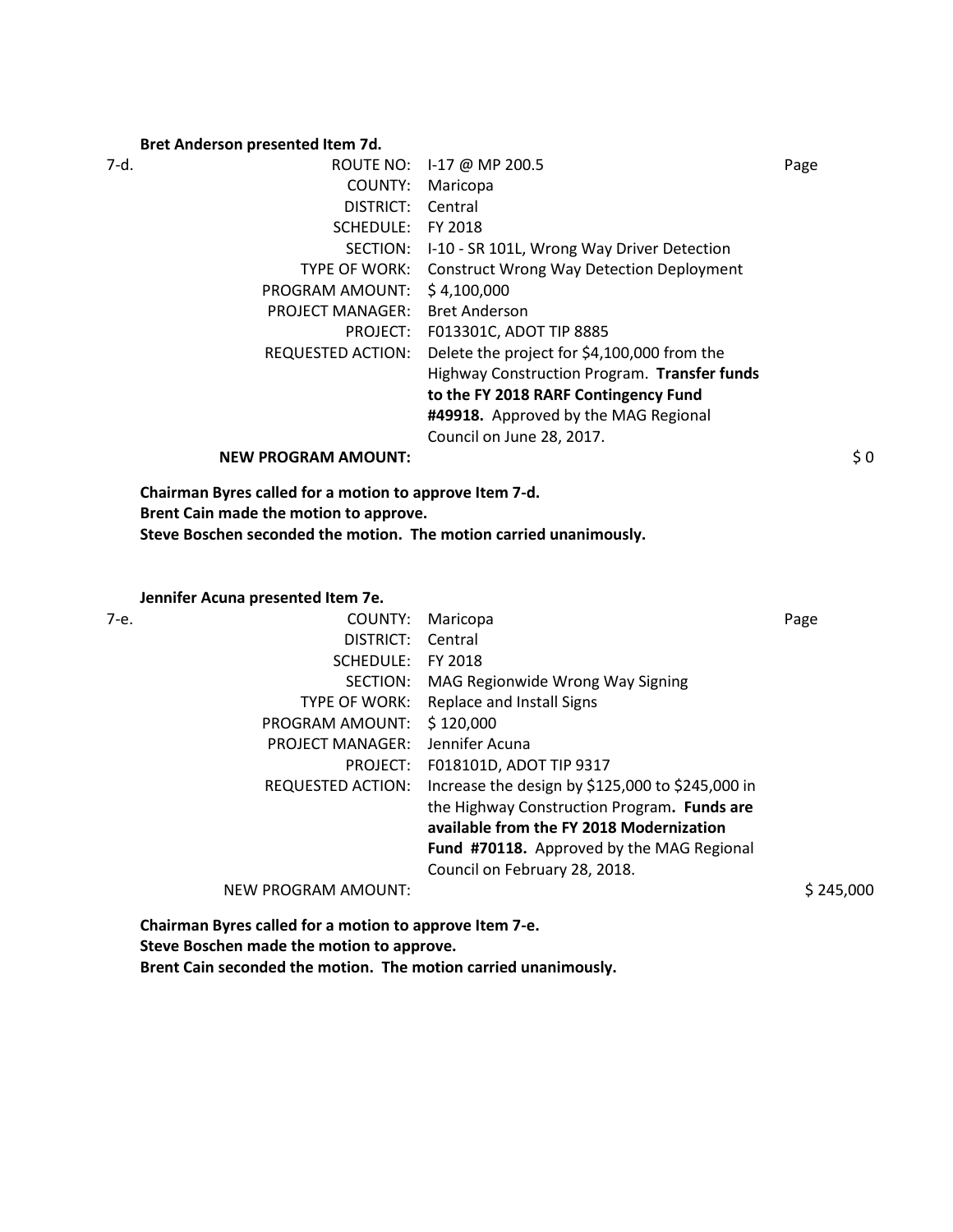# **Vivian Li presented Item 7f.**

| 7-f. |                            | ROUTE NO: SR 101L @ MP 55.1                     | Page        |
|------|----------------------------|-------------------------------------------------|-------------|
|      | COUNTY:                    | Maricopa                                        |             |
|      | DISTRICT:                  | Central                                         |             |
|      | SCHEDULE:                  | FY 2018                                         |             |
|      | SECTION:                   | Baseline Rd - SR 202L (Santan)                  |             |
|      | TYPE OF WORK:              | Design for Adding General Purpose Lane          |             |
|      | PROGRAM AMOUNT:            | \$3,150,000                                     |             |
|      | <b>PROJECT MANAGER:</b>    | Vivian Li                                       |             |
|      | PROJECT:                   | H687301D, ADOT TIP 7795                         |             |
|      | <b>REQUESTED ACTION:</b>   | Increase the design by \$500,000 to \$3,650,000 |             |
|      |                            | in the Highway Construction Program. Funds      |             |
|      |                            | are available from the FY 2018 SR 101L          |             |
|      |                            | Baseline - SR 202L project #7795, MAG TIP       |             |
|      |                            | #DOT 20-801. Approved by the MAG Regional       |             |
|      |                            | Council on January 31, 2018.                    |             |
|      | <b>NEW PROGRAM AMOUNT:</b> |                                                 | \$3,650,000 |

**Chairman Byres called for a motion to approve Item 7-f. Steve Boschen made the motion to approve. Brent Cain seconded the motion. The motion carried unanimously.**

**Tricia Brown presented Item 7g.**

| 7-g. |                            | ROUTE NO: SR 303L @ MP 105.0                     | Page        |
|------|----------------------------|--------------------------------------------------|-------------|
|      | COUNTY:                    | Maricopa                                         |             |
|      | DISTRICT:                  | <b>Phoenix Construction</b>                      |             |
|      | SCHEDULE:                  | FY 2018                                          |             |
|      | SECTION:                   | MC 85 - Van Buren St                             |             |
|      | TYPE OF WORK:              | Scoping                                          |             |
|      | PROGRAM AMOUNT:            | \$7,594,000                                      |             |
|      | <b>PROJECT MANAGER:</b>    | <b>Tricia Brown</b>                              |             |
|      |                            | PROJECT: H687001L, ADOT TIP 7804                 |             |
|      | <b>REQUESTED ACTION:</b>   | Increase the scoping by \$200,000 to \$7,794,000 |             |
|      |                            | in the Highway Construction Program. Funds       |             |
|      |                            | are available from the FY 2018 MAG               |             |
|      |                            | <b>Preliminary Engineering (Management</b>       |             |
|      |                            | Consultants, 30% Plans Design) Fund #42218.      |             |
|      | <b>NEW PROGRAM AMOUNT:</b> |                                                  | \$7,794,000 |
|      |                            |                                                  |             |

**Chairman Byres called for a motion to approve Item 7-g. Steve Boschen made the motion to approve.**

**Dallas Hammit seconded the motion. The motion carried unanimously.**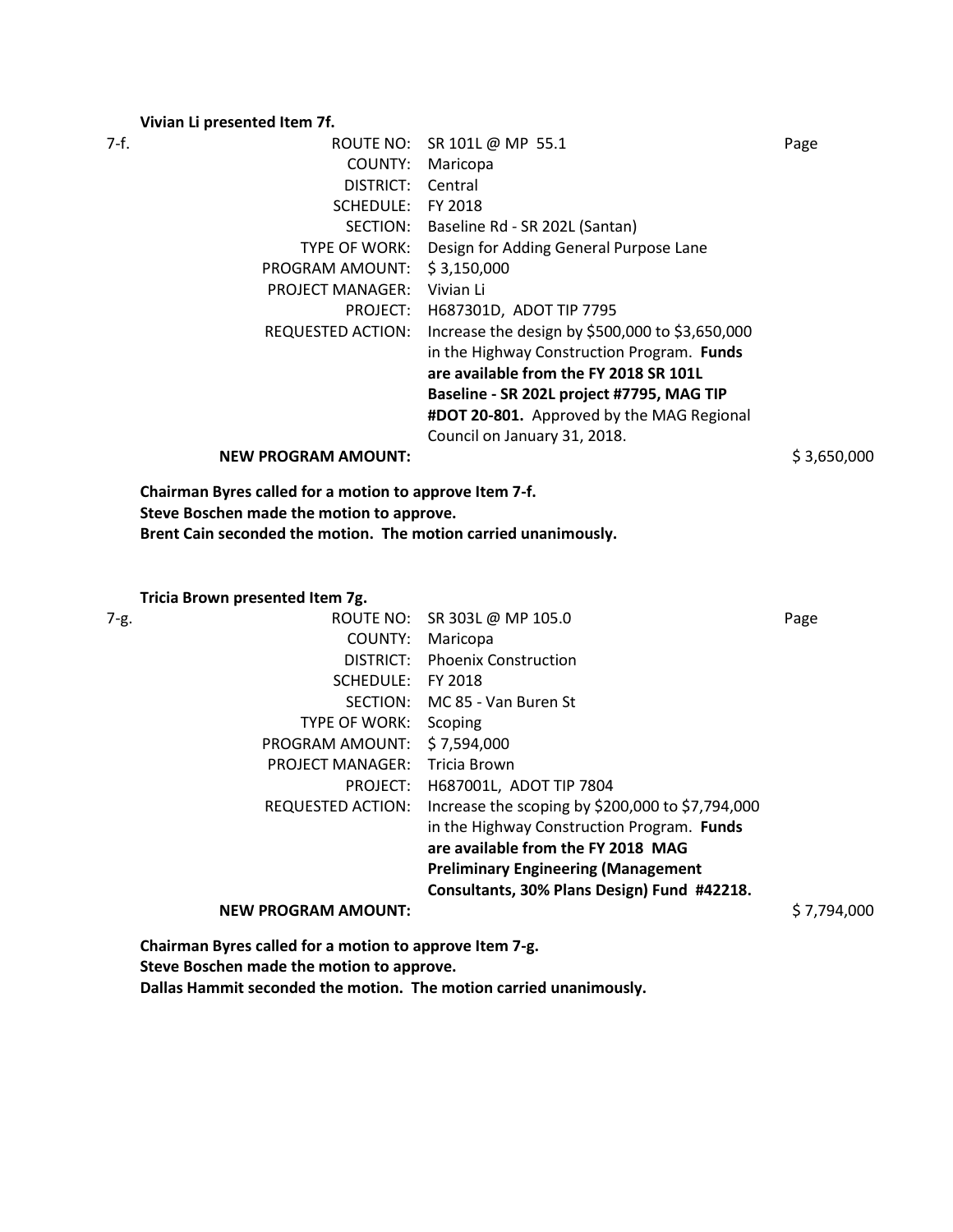#### **Tricia Brown presented Item 7h.**

7-h. ROUTE NO: SR 30 @ MP 55.0 Page COUNTY: Maricopa DISTRICT: Central SCHEDULE: FY 2018 SECTION: SR 303L - SR 202L, South Mountain, Phase I TYPE OF WORK: Right of Way PROGRAM AMOUNT: \$ 15,100,000 PROJECT MANAGER: Tricia Brown PROJECT: H687601R, ADOT TIP 8892 REQUESTED ACTION: Establish the right of way for \$60,000,000 to in the Highway Construction Program. **Funds are available from the FY 2018 MAG RTP Contingency Fund #49918.** Approved by the MAG Regional Council on February 28, 2018. **NEW PROGRAM AMOUNT:**  $$60,000,000$ **Chairman Byres called for a motion to approve Item 7-h. Patrick Stone made the motion to approve. Steve Boschen seconded the motion. The motion carried unanimously.**

**Craig Regulski presented Item 7i.**

| 7-i.                       | COUNTY:   | Yavapai                                        | Page      |
|----------------------------|-----------|------------------------------------------------|-----------|
|                            | DISTRICT: | Northcentral                                   |           |
| SCHEDULE:                  |           | FY 2018                                        |           |
|                            | SECTION:  | Rockin River Ranch State Park                  |           |
| TYPE OF WORK:              |           | Construct Roadway                              |           |
| PROGRAM AMOUNT:            |           | \$403,000                                      |           |
| <b>PROJECT MANAGER:</b>    |           | Craig Regulski                                 |           |
|                            | PROJECT:  | M695801C, ADOT TIP 9311                        |           |
|                            | JPA:      | 16-06009 with Arizona State Parks              |           |
| <b>REQUESTED ACTION:</b>   |           | Decrease the construction by \$170,000 to      |           |
|                            |           | \$233,000 in the Highway Construction Program. |           |
|                            |           | Transfer funds to the FY 2018 State Parks Fund |           |
|                            |           | #78418.                                        |           |
| <b>NEW PROGRAM AMOUNT:</b> |           |                                                | \$233,000 |

**Chairman Byres called for a motion to approve Item 7-i. Steve Boschen made the motion to approve. Patrick Stone seconded the motion. The motion carried unanimously.**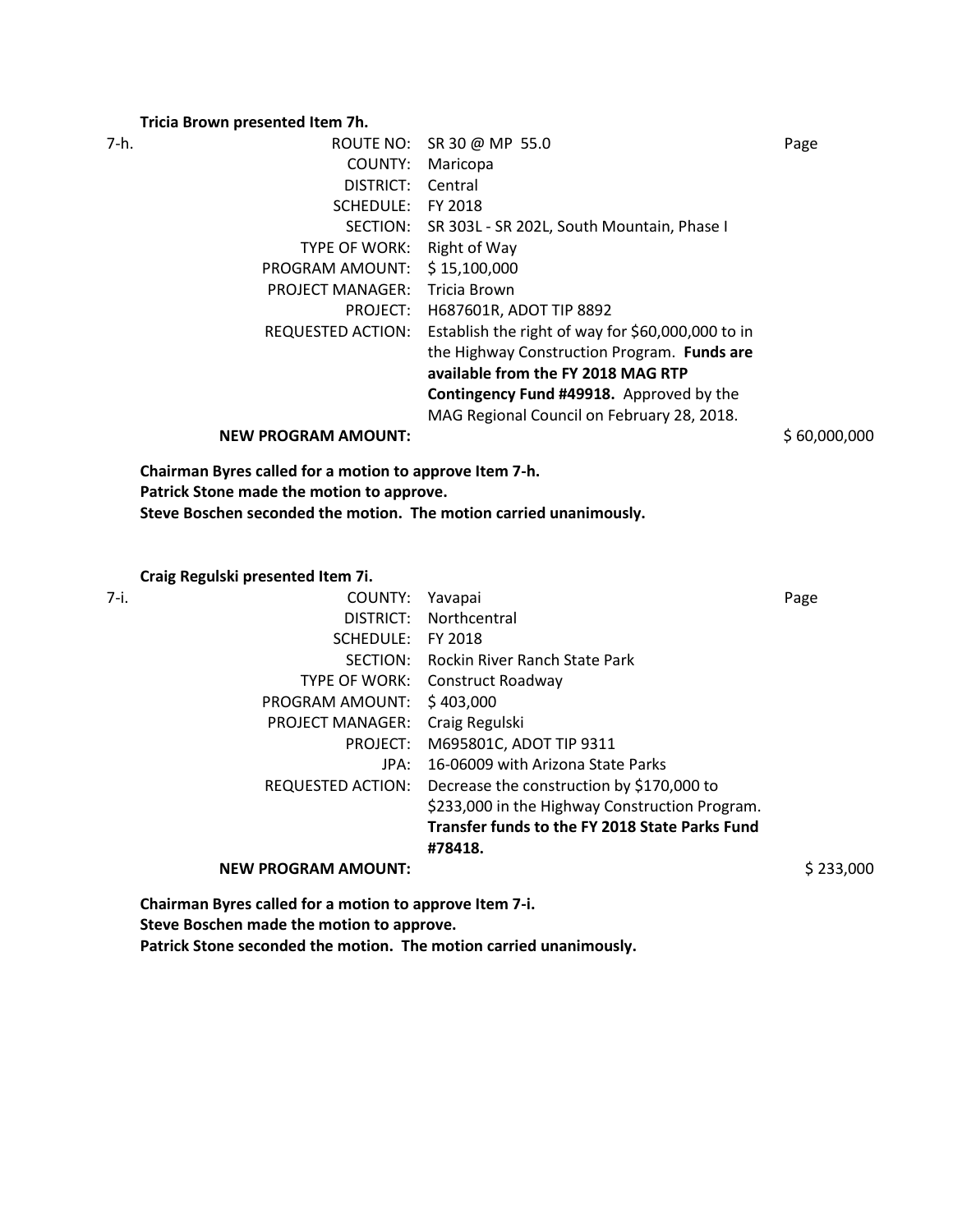# **Carrie Drost presented Items 7j and 7k.**

| Item 7-j. | COUNTY:                 | Maricopa                                                            | Page |
|-----------|-------------------------|---------------------------------------------------------------------|------|
|           | DISTRICT: Central       |                                                                     |      |
|           | SCHEDULE:               | FY 2018                                                             |      |
|           |                         | SECTION: MAG Regionwide Right of Way Plans and Titles               |      |
|           |                         | TYPE OF WORK: Plans, Titles and Appraisals for Excess Land Disposal |      |
|           | PROGRAM AMOUNT:         | \$900,000                                                           |      |
|           | <b>PROJECT MANAGER:</b> | Carrie Drost                                                        |      |
|           | PROJECT:                | M697201X, Item #42718, ADOT TIP 3661                                |      |
|           |                         | REQUESTED ACTION: Decrease the project by \$450,000 to \$450,000    |      |
|           |                         | in the Highway Construction Program. Transfer                       |      |
|           |                         | funds to the FY 2018 MAG RARF Contingency                           |      |
|           |                         | Fund #49918. MAG TIP DOT 18-409.                                    |      |

**NEW PROGRAM AMOUNT:**  $\frac{1}{2}$  450,000

| 7-k. | COUNTY:                    | Statewide                                        | Page        |
|------|----------------------------|--------------------------------------------------|-------------|
|      | DISTRICT:                  | Statewide                                        |             |
|      | SCHEDULE:                  | FY 2018                                          |             |
|      | SECTION:                   | <b>Statewide Property Management</b>             |             |
|      | TYPE OF WORK:              | Maintain and Operate Excess Land                 |             |
|      | PROGRAM AMOUNT:            | \$700,000                                        |             |
|      | <b>PROJECT MANAGER:</b>    | Carrie Drost                                     |             |
|      | PROJECT:                   | M519301X, ADOT TIP 4273                          |             |
|      | REQUESTED ACTION:          | Increase the project by \$500,000 to \$1,200,000 |             |
|      |                            | in the Highway Construction Program. Funds       |             |
|      |                            | are available from the FY 2018 Statewide Non     |             |
|      |                            | Federal Contingency Fund #79918.                 |             |
|      | <b>NEW PROGRAM AMOUNT:</b> |                                                  | \$1,200,000 |
|      |                            |                                                  |             |

**Chairman Byres called for a motion to approve Items 7-j and 7-k. Patrick Stone made the motion to approve.**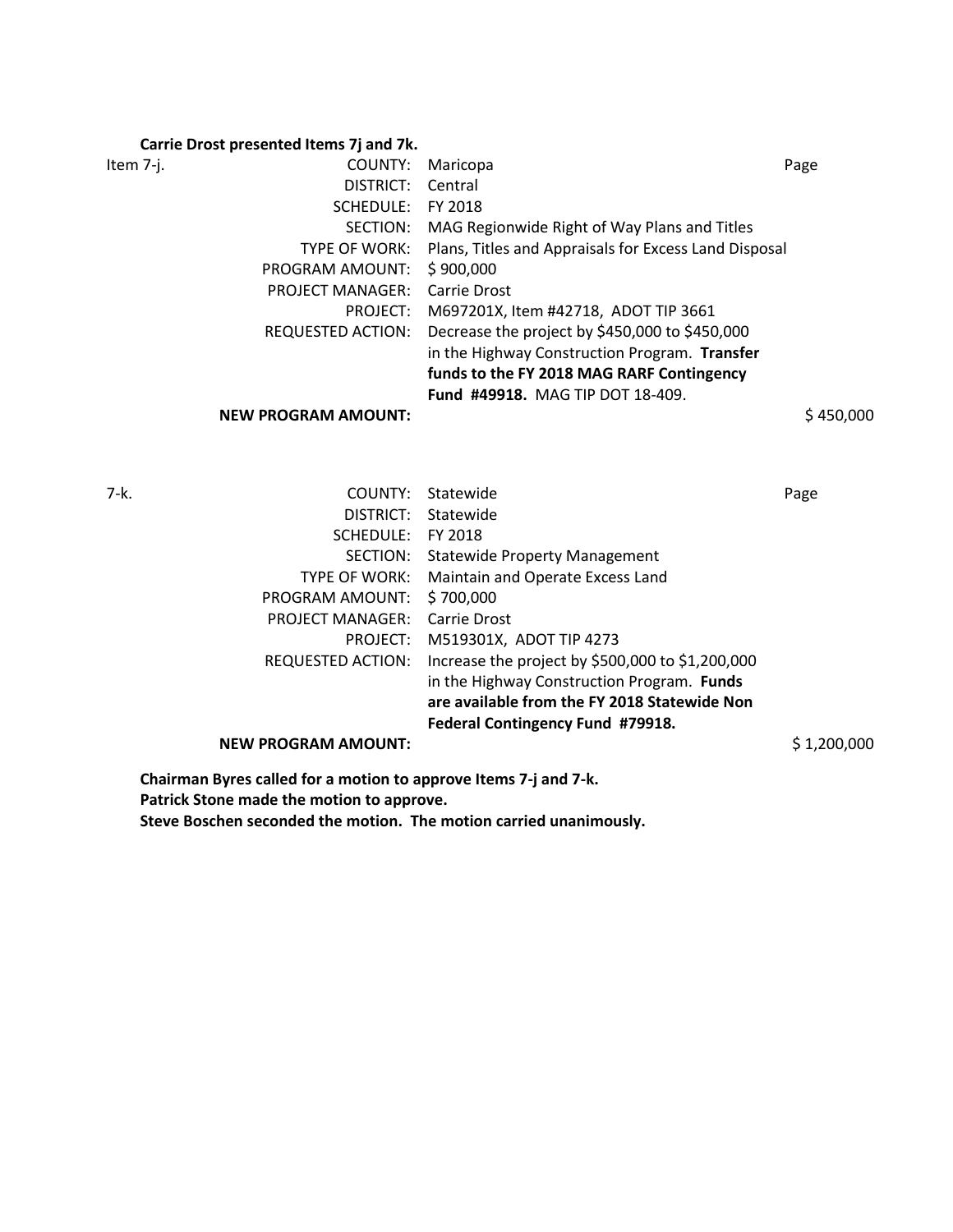## **Craig Regulski presented Item 7-L.**

| 7-L. | ROUTE NO:                  | US 93 @ MP 165.1                                      | Page      |
|------|----------------------------|-------------------------------------------------------|-----------|
|      | COUNTY:                    | Yavapai                                               |           |
|      | DISTRICT:                  | <b>Northwest</b>                                      |           |
|      | SCHEDULE:                  | FY 2018                                               |           |
|      | SECTION:                   | Big Jim Wash Bridge Str #548                          |           |
|      | TYPE OF WORK:              | <b>Construct Scour Retrofit</b>                       |           |
|      | ADVERTISEMENT DATE:        | 4/13/2018                                             |           |
|      | PROGRAM AMOUNT:            | \$300,000                                             |           |
|      | <b>PROJECT MANAGER:</b>    | Gary Sun                                              |           |
|      | PROJECT:                   | H878001C, Item #25015, ADOT TIP 5039                  |           |
|      | <b>REQUESTED ACTION:</b>   | Increase the project by \$360,000 to \$660,000 in the |           |
|      |                            | Highway Construction Program. Funds are available     |           |
|      |                            | from the FY 2018 Bridge Replacement and               |           |
|      |                            | Rehabilitation Fund #76218. Change the type of work   |           |
|      |                            | to "Bridge Rehabilitation."                           |           |
|      | <b>NEW PROGRAM AMOUNT:</b> |                                                       | \$660,000 |

**Chairman Byres called for a motion to approve Item 7-L. Brent Cain made the motion to approve. Steve Boschen seconded the motion. The motion carried unanimously.**

**Discussion followed that the PRB form will be revised for the State Transportation Board Meeting on March 16th .** 

**Kirstin Tvedten presented Item 7-m.**

| 7-m. |                            | ROUTE NO: SR 260 @ MP 302.7                           | Page      |
|------|----------------------------|-------------------------------------------------------|-----------|
|      | COUNTY:                    | Navajo                                                |           |
|      | DISTRICT:                  | Northcentral                                          |           |
|      | SCHEDULE:                  | FY 2018                                               |           |
|      | SECTION:                   | Mainline Rd - SR 77                                   |           |
|      | TYPE OF WORK:              | <b>Pavement Preservation</b>                          |           |
|      | PROGRAM AMOUNT:            | \$82,000                                              |           |
|      | <b>PROJECT MANAGER:</b>    | Kirstin Tvedten                                       |           |
|      | PROJECT:                   | F003801D, ADOT TIP 8154                               |           |
|      | REQUESTED ACTION:          | Increase the project by \$323,000 to \$405,000 in the |           |
|      |                            | Highway Construction Program. Funds are available     |           |
|      |                            | from the FY 2018 Minor and Preventative Pavement      |           |
|      |                            | Preservation Fund #74818. Change the type of work     |           |
|      |                            | to "Bridge Rehabilitation." Change the project length |           |
|      |                            | to 7.35 miles.                                        |           |
|      | <b>NEW PROGRAM AMOUNT:</b> |                                                       | \$405,000 |

**Chairman Byres called for a motion to approve Item 7-L.** 

**Steve Boschen made the motion to approve.**

**Brent Cain seconded the motion. The motion carried unanimously.**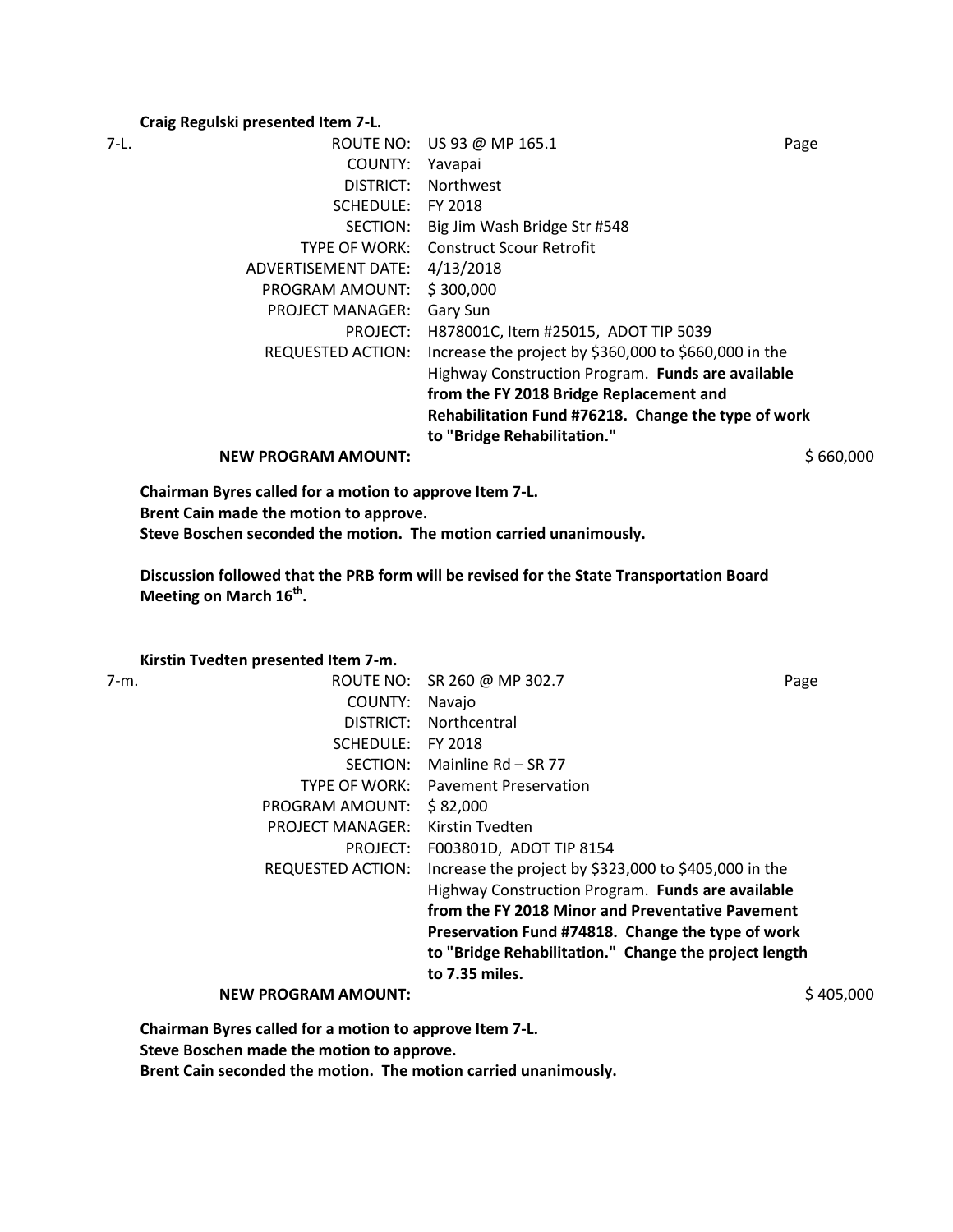# **Siva Sivakumar presented Items 7n and 7-o.**

|      | <u>siva sivanamar presentea items 7 mana 7 or</u> |                                                         |             |
|------|---------------------------------------------------|---------------------------------------------------------|-------------|
| 7-n. | ROUTE NO:                                         | 1-10 @ MP 130.0                                         | Page        |
|      | COUNTY:                                           | Maricopa                                                |             |
|      | DISTRICT:                                         | Central                                                 |             |
|      | SCHEDULE:                                         | FY 2018                                                 |             |
|      | SECTION:                                          | Fairway Drive (El Mirage)                               |             |
|      | TYPE OF WORK:                                     | Right of Way                                            |             |
|      | PROGRAM AMOUNT:                                   | \$2,549,000                                             |             |
|      | <b>PROJECT MANAGER:</b>                           | Siva Sivakumar                                          |             |
|      | PROJECT:                                          | H858701R, Item #43415, ADOT TIP 4296                    |             |
|      | <b>REQUESTED ACTION:</b>                          | Increase the project by \$500,000 to \$3,049,000 in the |             |
|      |                                                   | Highway Construction Program. Funds are available       |             |
|      |                                                   | from the FY 2018 MAG RTP Contingency Fund #49918.       |             |
|      |                                                   | Identified in the MAG TIP as DOT 17-712. Approved by    |             |
|      |                                                   | the MAG Regional Council on February 28, 2018.          |             |
|      | <b>NEW PROGRAM AMOUNT:</b>                        |                                                         | \$3,049,000 |
|      |                                                   |                                                         |             |

| ROUTE NO:                  | $1-10$ @ MP 130.0                           | Page                                                                                                                                                                                                                             |
|----------------------------|---------------------------------------------|----------------------------------------------------------------------------------------------------------------------------------------------------------------------------------------------------------------------------------|
| COUNTY:                    | Maricopa                                    |                                                                                                                                                                                                                                  |
| DISTRICT:                  | Central                                     |                                                                                                                                                                                                                                  |
| SCHEDULE:                  | FY 2018                                     |                                                                                                                                                                                                                                  |
| SECTION:                   | Fairway Drive (El Mirage)                   |                                                                                                                                                                                                                                  |
| <b>TYPE OF WORK:</b>       | Traffic Interchange                         |                                                                                                                                                                                                                                  |
| ADVERTISEMENT DATE:        | 6/1/2018                                    |                                                                                                                                                                                                                                  |
| PROGRAM AMOUNT:            | \$19,600,000                                |                                                                                                                                                                                                                                  |
| <b>PROJECT MANAGER:</b>    | Siva Sivakumar                              |                                                                                                                                                                                                                                  |
| PROJECT:                   | H858701C, Item #43415, ADOT TIP 4296        |                                                                                                                                                                                                                                  |
| REQUESTED ACTION:          |                                             |                                                                                                                                                                                                                                  |
|                            | the Highway Construction Program. Funds are |                                                                                                                                                                                                                                  |
|                            |                                             |                                                                                                                                                                                                                                  |
|                            |                                             |                                                                                                                                                                                                                                  |
|                            | 2018.                                       |                                                                                                                                                                                                                                  |
| <b>NEW PROGRAM AMOUNT:</b> |                                             | \$25,100,000                                                                                                                                                                                                                     |
|                            |                                             | Increase the project by \$5,500,000 to \$25,100,000 in<br>available from the FY 2018 MAG RTP Contingency<br><b>Fund #49918.</b> Identified in the MAG TIP as DOT 17-711.<br>Approved by the MAG Regional Council on February 28, |

**Chairman Byres called for a motion to approve Items 7-n and 7-o. Steve Boschen made the motion to approve. Clem Ligocki seconded the motion. The motion carried unanimously.**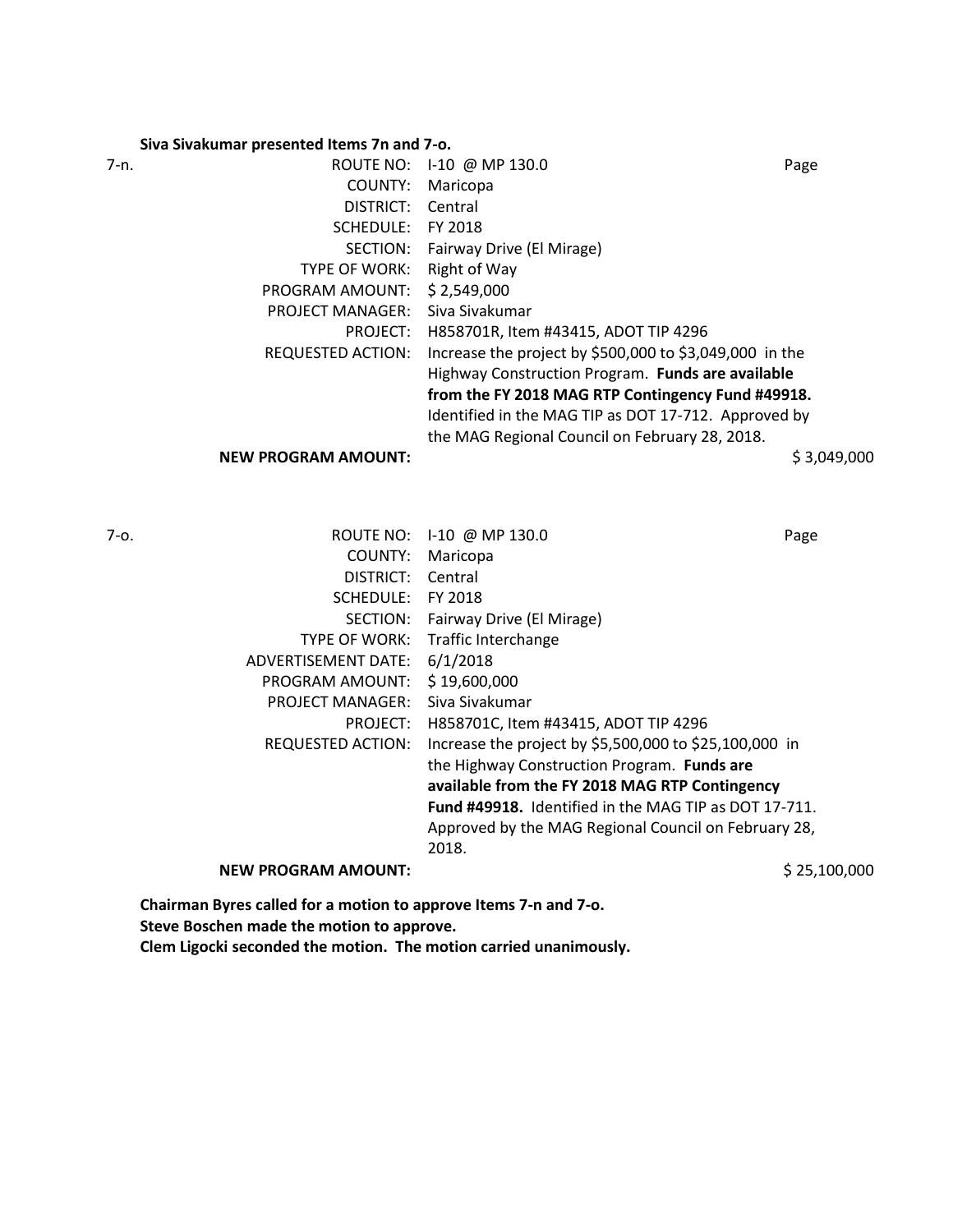FY 2018 – 2022 Transportation Facilities Construction Program: New Projects Discussion and Possible Action

## **David Wostenberg presented Item 7-p.**

**NEW PROGRAM AMOUNT:**  $$ 1,700,000$ 

**Chairman Byres called for a motion to approve Item 7-p. Patrick Stone made the motion to approve. Dallas Hammit seconded the motion. The motion carried unanimously.**

# **David Wostenberg presented Item 7-q.**

| 7-q. | COUNTY:                    | Statewide                                   | Page      |
|------|----------------------------|---------------------------------------------|-----------|
|      | DISTRICT:                  | Statewide                                   |           |
|      | SCHEDULE:                  | FY 2018                                     |           |
|      | SECTION:                   | Statewide Crash Hot Spots - Speed Related   |           |
|      | <b>TYPE OF WORK:</b>       | Deploy Mobile Speed Feedback Signs          |           |
|      | ADVERTISEMENT DATE:        | 5/15/2018                                   |           |
|      | PROGRAM AMOUNT:            | <b>New Project</b>                          |           |
|      | <b>PROJECT MANAGER:</b>    | David Wostenberg                            |           |
|      | PROJECT:                   | M697401X, ADOT TIP 100253                   |           |
|      | <b>REQUESTED ACTION:</b>   | Establish the project for \$330,000 in the  |           |
|      |                            | Highway Construction Program. Funds are     |           |
|      |                            | available from the FY 2018 Modernization of |           |
|      |                            | Project Fund #70118.                        |           |
|      | <b>NEW PROGRAM AMOUNT:</b> |                                             | \$330,000 |
|      |                            |                                             |           |

**Chairman Byres called for a motion to approve Item 7-q. Steve Boschen made the motion to approve. Don Kriz seconded the motion. The motion carried unanimously.**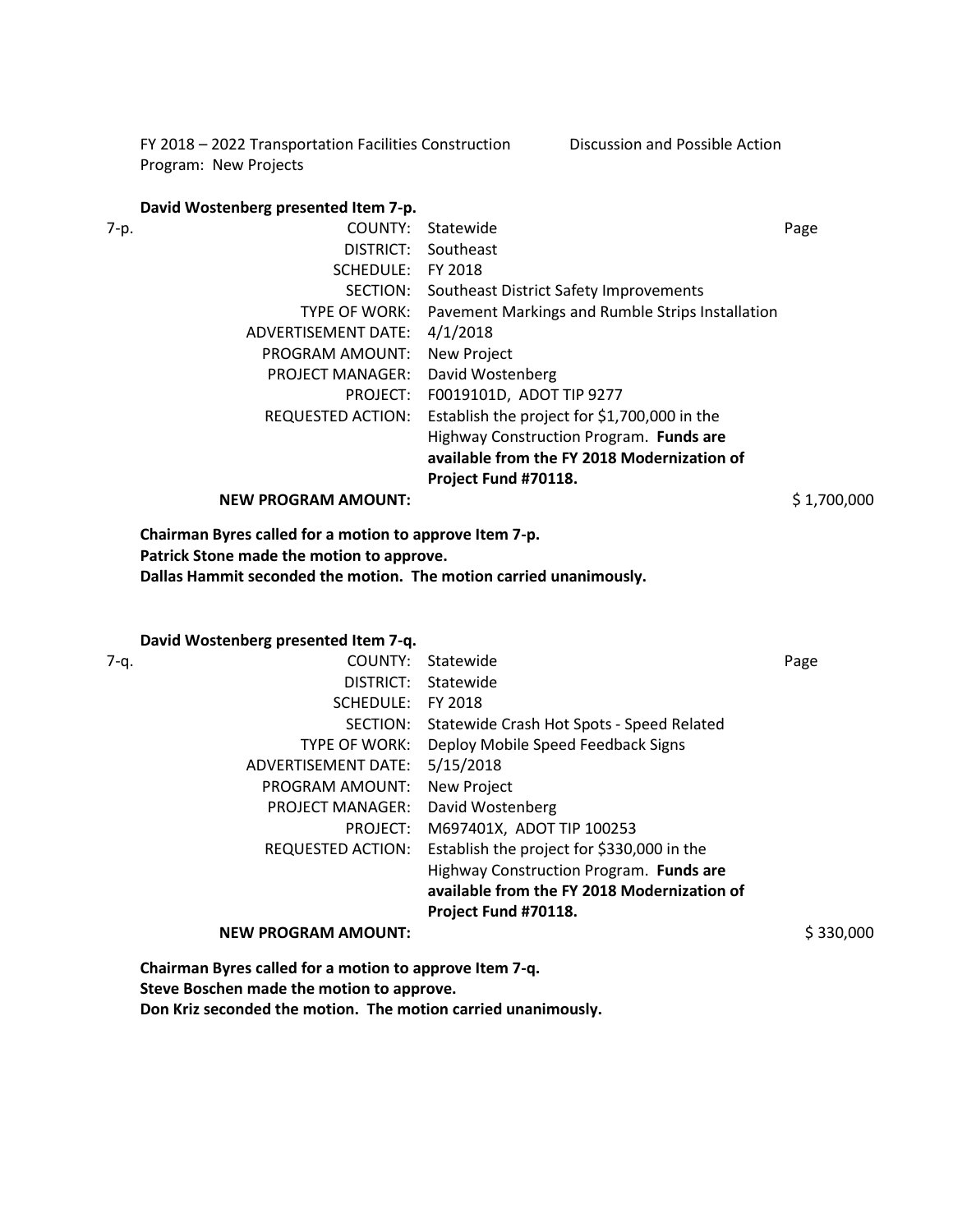# **Joan Lovell presented Item 7-r.**

| 7-r. | COUNTY:                 | Statewide                                            | Page |
|------|-------------------------|------------------------------------------------------|------|
|      | DISTRICT:               | Statewide                                            |      |
|      | SCHEDULE:               | FY 2018                                              |      |
|      |                         | SECTION: Statewide Third Party Traffic Data, FY 2018 |      |
|      | TYPE OF WORK:           | Acquire Traffic Data                                 |      |
|      | PROGRAM AMOUNT:         | <b>New Project</b>                                   |      |
|      | <b>PROJECT MANAGER:</b> | Vahid Nikou Goftar                                   |      |
|      | PROJECT:                | M697301X, ADOT TIP 100234                            |      |
|      | REQUESTED ACTION:       | Establish the project for \$500,000 in the           |      |
|      |                         | Highway Construction Program. Funds are              |      |
|      |                         | from the FY 2018 Traffic Safety Management           |      |
|      |                         | and Operations (TSM&O) Fund #78818.                  |      |
|      |                         |                                                      |      |

**NEW PROGRAM AMOUNT:**  $\frac{5}{500,000}$ 

**Chairman Byres called for a motion to approve Item 7-r. Steve Boschen made the motion to approve. Don Kriz seconded the motion. The motion carried unanimously.**

**Kirstin Tvedten presented Item 7-s.**

| COUNTY:<br>7-s.                                                                                      | Pima                                              | Page      |
|------------------------------------------------------------------------------------------------------|---------------------------------------------------|-----------|
| <b>DISTRICT:</b>                                                                                     | Southcentral                                      |           |
|                                                                                                      | SCHEDULE: FY 2018                                 |           |
| SECTION:                                                                                             | El Paso and Southwestern Greenway; 22nd - Cushing |           |
| <b>TYPE OF WORK:</b>                                                                                 | Shared Use Path and Trail                         |           |
| <b>ADVERTISEMENT DATE:</b>                                                                           | 3/16/2018                                         |           |
| PROGRAM AMOUNT:                                                                                      | New Project                                       |           |
| <b>PROJECT MANAGER:</b>                                                                              | Kirsten Tvedten                                   |           |
| PROJECT:                                                                                             | SL62401C, ADOT TIP 3937                           |           |
| <b>REQUESTED ACTION:</b>                                                                             | Establish a new project for \$804,000 in the      |           |
|                                                                                                      | Highway Construction Program. Funds are           |           |
|                                                                                                      | from the following sources. TERC approved         |           |
|                                                                                                      | Round 14 of 2008. Identified in the PAG TIP is    |           |
|                                                                                                      | 72.07.                                            |           |
| FY 2018 Transportation Alternatives Fund #71618                                                      |                                                   | \$458,000 |
| City of Tucson Local Match                                                                           |                                                   | \$28,000  |
| PAG STP Fund                                                                                         |                                                   | \$300,000 |
| <b>PAG RTP Fund Local Match</b>                                                                      |                                                   | \$18,000  |
| <b>NEW PROGRAM AMOUNT:</b>                                                                           |                                                   | \$804,000 |
| Chairman Byres called for a motion to approve Item 7-s.<br>Patrick Stone made the motion to approve. |                                                   |           |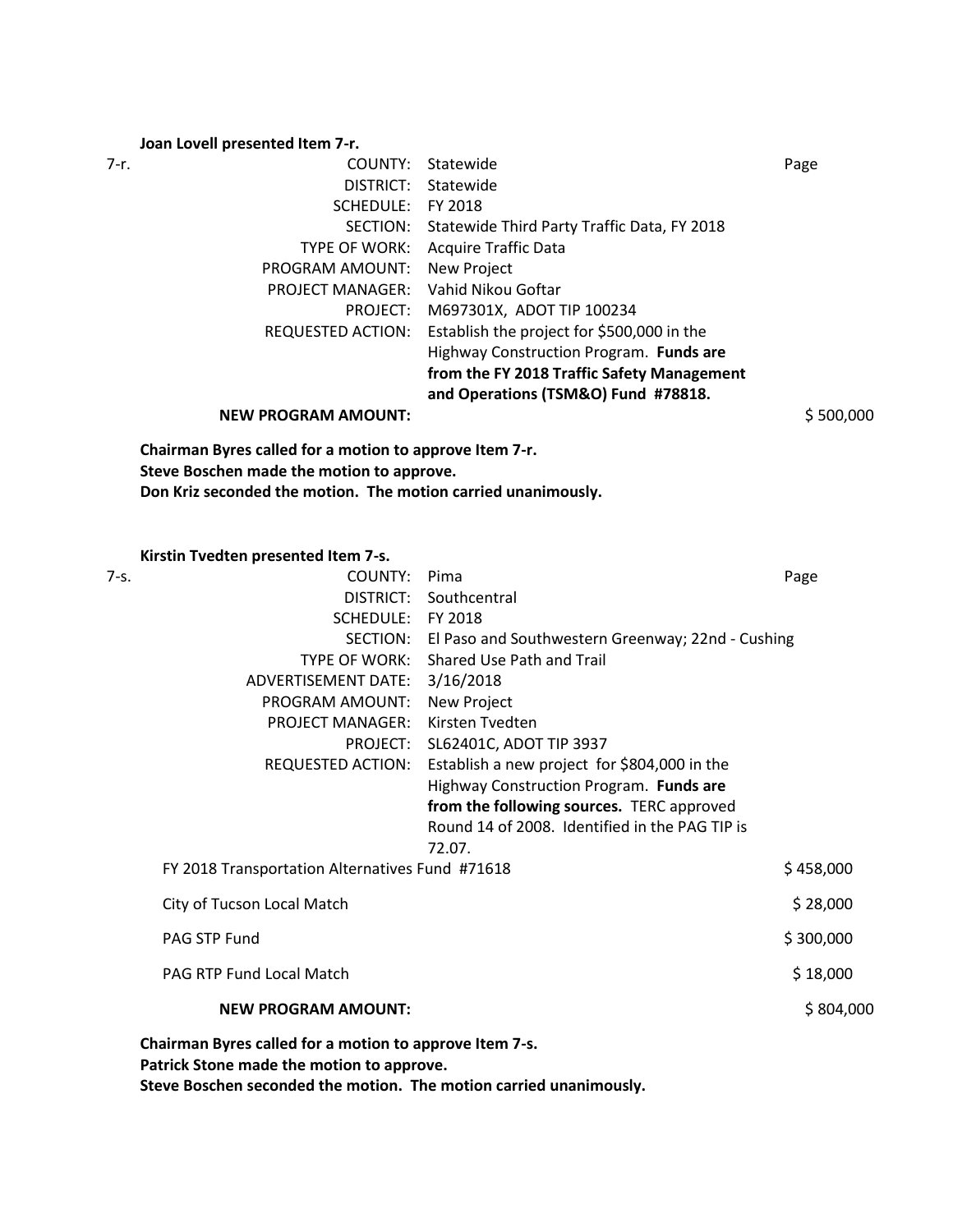## **Kevin Robertson presented Item 7-t.**

| 7-t. |                            | ROUTE NO: US 180 @ MP 369.0                   | Page        |
|------|----------------------------|-----------------------------------------------|-------------|
|      | COUNTY:                    | Apache                                        |             |
|      | DISTRICT:                  | <b>Northeast</b>                              |             |
|      | <b>SCHEDULE:</b>           | FY 2018                                       |             |
|      |                            | SECTION: St. Johns - County Road 4162         |             |
|      | <b>TYPE OF WORK:</b>       | Pavement Presevation (Chip Seal)              |             |
|      | ADVERTISEMENT DATE:        | 3/28/2018                                     |             |
|      | PROGRAM AMOUNT:            | <b>New Project</b>                            |             |
|      | <b>PROJECT MANAGER:</b>    | Kevin Robertson                               |             |
|      | PROJECT:                   | F004101C, ADOT TIP 8158                       |             |
|      | REQUESTED ACTION:          | Establish the pavement preservation project   |             |
|      |                            | for \$2,010,000 in the Highway Construction   |             |
|      |                            | Program. Funds are available from the FY 2018 |             |
|      |                            | <b>Minor and Preventative Pavement</b>        |             |
|      |                            | <b>Preservation Fund #74818.</b>              |             |
|      | <b>NEW PROGRAM AMOUNT:</b> |                                               | \$2,010,000 |

**Chairman Byres called for a motion to approve Item 7-t. Steve Boschen made the motion to approve. Brent Cain seconded the motion. The motion carried unanimously.**

**Kevin Robertson presented Item 7-u.**

| 7-u. |                            | ROUTE NO: SR 89A @ MP 355.9                   | Page        |
|------|----------------------------|-----------------------------------------------|-------------|
|      | COUNTY:                    | Yavapai                                       |             |
|      | DISTRICT:                  | Northcentral                                  |             |
|      | SCHEDULE: FY 2018          |                                               |             |
|      |                            | SECTION: Verde River - Arts Village Dr        |             |
|      | <b>TYPE OF WORK:</b>       | Pavement Preservation (Micro Surface)         |             |
|      | ADVERTISEMENT DATE:        | 5/1/2018                                      |             |
|      | PROGRAM AMOUNT:            | <b>New Project</b>                            |             |
|      | <b>PROJECT MANAGER:</b>    | Kevin Robertson                               |             |
|      | PROJECT:                   | F004601C, ADOT TIP 8166                       |             |
|      | REQUESTED ACTION:          | Establish the construction project for        |             |
|      |                            | \$3,300,000 in the Highway Construction       |             |
|      |                            | Program. Funds are available from the FY 2018 |             |
|      |                            | <b>Minor and Preventative Pavement</b>        |             |
|      |                            | Preservation Fund #74818.                     |             |
|      | <b>NEW PROGRAM AMOUNT:</b> |                                               | \$3,300,000 |

**Chairman Byres called for a motion to approve Item 7-u. Steve Boschen made the motion to approve. Brent Cain seconded the motion. The motion carried unanimously.**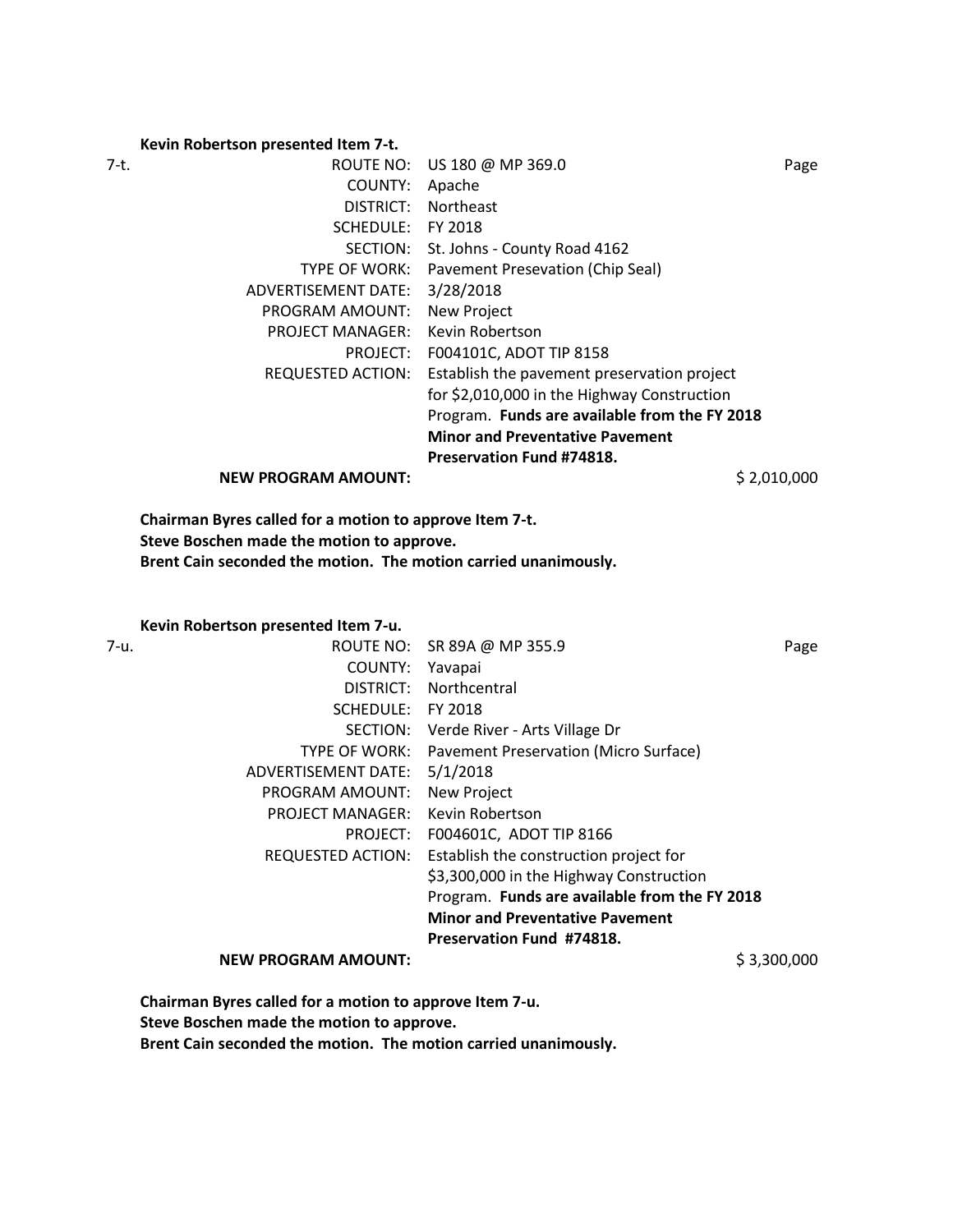# **Crain Regulski presented Items 7-v and 7w.**

| 7-v. | COUNTY:                             | Mohave                                         | Page        |
|------|-------------------------------------|------------------------------------------------|-------------|
|      |                                     | DISTRICT: Northwest                            |             |
|      | SCHEDULE:                           | FY 2018                                        |             |
|      |                                     | SECTION: Lake Havasu State Park Main Road      |             |
|      | <b>TYPE OF WORK: Reconstruction</b> |                                                |             |
|      | PROGRAM AMOUNT: \$946,000           |                                                |             |
|      | PROJECT MANAGER:                    | Craig Regulski                                 |             |
|      | PROJECT:                            | M693601C, ADOT TIP 9086                        |             |
|      | JPA:                                | 16-006009 with Arizona State Parks             |             |
|      | REQUESTED ACTION:                   | Increase the construction project by \$132,000 |             |
|      |                                     | to \$1,078,000 in the Highway Construction     |             |
|      |                                     | Program. Funds are available from the FY       |             |
|      |                                     | 2018 State Parks Fund #78418.                  |             |
|      | <b>NEW PROGRAM AMOUNT:</b>          |                                                | \$1,078,000 |

| 7-w. | COUNTY:                     | Mohave                                            |          |
|------|-----------------------------|---------------------------------------------------|----------|
|      |                             |                                                   | Page     |
|      | DISTRICT:                   | <b>Northwest</b>                                  |          |
|      | SCHEDULE:                   | FY 2018                                           |          |
|      |                             | SECTION: Lake Havasu State Park Boat Launch       |          |
|      |                             | TYPE OF WORK: Pavement Rehabilitation             |          |
|      | PROGRAM AMOUNT: New Project |                                                   |          |
|      | PROJECT MANAGER:            | Craig Regulski                                    |          |
|      | PROJECT:                    | M697001C, ADOT TIP 100249                         |          |
|      | JPA:                        | 16-006009 with Arizona State Parks                |          |
|      | REQUESTED ACTION:           | Establish the project for \$38,000 in the Highway |          |
|      |                             | Construction Program. Funds are                   |          |
|      |                             | availablefrom the FY 2018 State Parks Fund        |          |
|      |                             | #78418.                                           |          |
|      | <b>NEW PROGRAM AMOUNT:</b>  |                                                   | \$38,000 |

**Chairman Byres called for a motion to approve Items 7-v and 7w. Steve Boschen made the motion to approve. Patrick Stone seconded the motion. The motion carried unanimously.**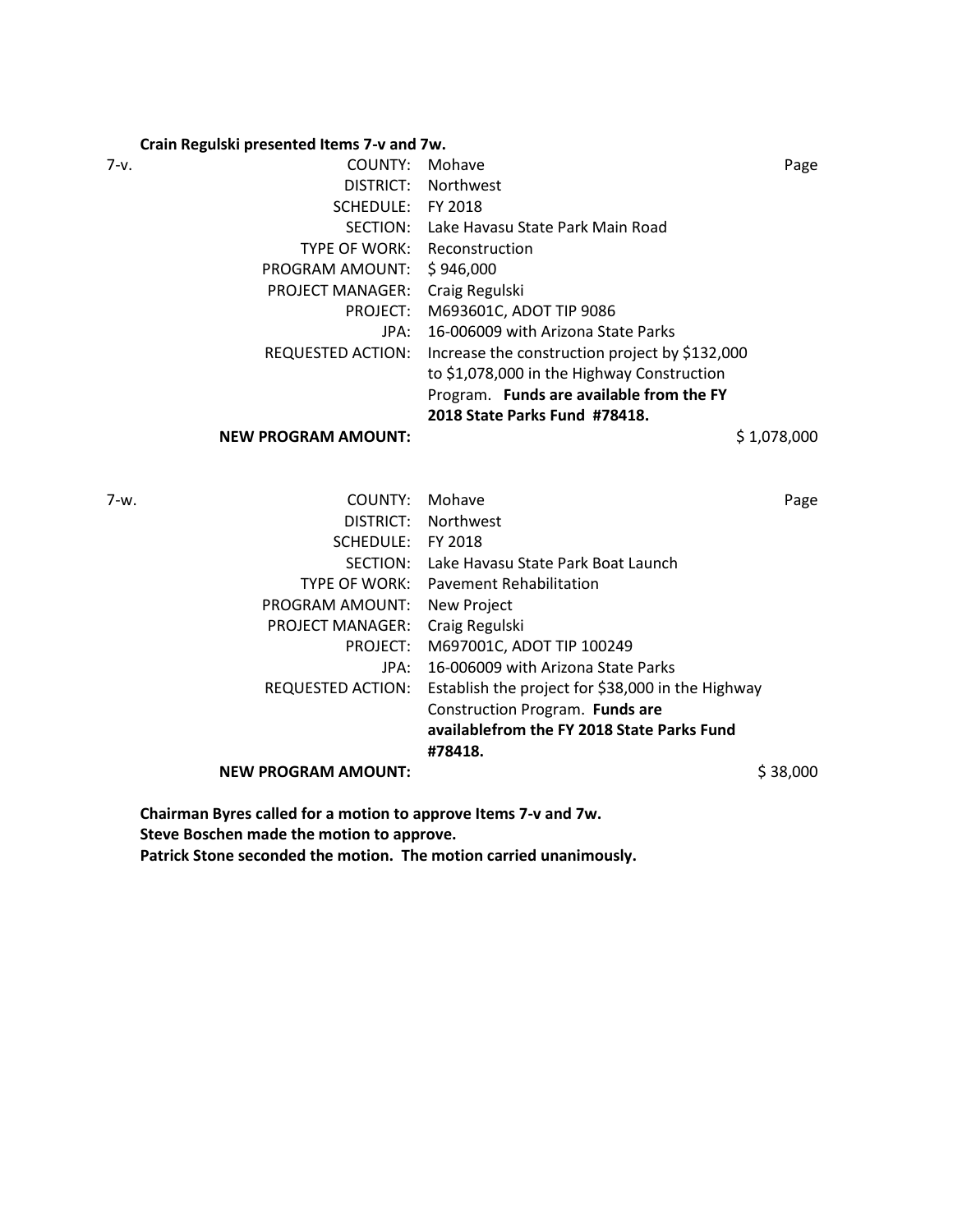# **Bret Anderson presented Item 7-x.**

| 7-x. |                                                                    | COUNTY: Statewide                                    | Page    |           |
|------|--------------------------------------------------------------------|------------------------------------------------------|---------|-----------|
|      | DISTRICT:                                                          | Statewide                                            |         |           |
|      | SCHEDULE: FY 2018                                                  |                                                      |         |           |
|      | SECTION:                                                           | Statewide Right of Way Plans, Titles, and Appraisals |         |           |
|      | TYPE OF WORK:                                                      | Excess Land Disposal Plans, Titles, and Appraisals   |         |           |
|      | PROGRAM AMOUNT:                                                    | New Project                                          |         |           |
|      | PROJECT MANAGER:                                                   | <b>Carrie Drost</b>                                  |         |           |
|      | PROJECT:                                                           | M697501X, ADOT TIP 100251                            |         |           |
|      | <b>REQUESTED ACTION:</b>                                           | Establish the project for \$500,000 in the           |         |           |
|      |                                                                    | Highway Construction Program. Funds are              |         |           |
|      |                                                                    | available from the FY 2018 Non-Federal               |         |           |
|      |                                                                    | Contingency Fund #79918.                             |         |           |
|      | <b>NEW PROGRAM AMOUNT:</b>                                         |                                                      |         | \$500,000 |
|      | Steve Boschen seconded the motion. The motion carried unanimously. |                                                      |         |           |
|      | Susan Webber presented Item 7-y.                                   |                                                      |         |           |
| 7-y. |                                                                    | ROUTE NO: US 70 @ MP 337.9                           | Page ii |           |
|      | COUNTY: Graham                                                     |                                                      |         |           |
|      |                                                                    | DISTRICT: Southeast                                  |         |           |
|      | SCHEDULE: FY 2018                                                  |                                                      |         |           |
|      |                                                                    | SECTION: $20^{th}$ Ave - $8^{th}$ St, Safford        |         |           |
|      | TYPE OF WORK:                                                      | Lighting, ADA Ramps, Intersection Improvements       |         |           |
|      | PROGRAM AMOUNT:                                                    | New Project                                          |         |           |
|      | PROJECT MANAGER:                                                   | Susan Webber                                         |         |           |
|      | PROJECT:                                                           | H891701R, ADOT TIP 6723                              |         |           |
|      | <b>REQUESTED ACTION:</b>                                           | Establish the project for \$10,000 in the Highway    |         |           |
|      |                                                                    | Construction Program. Funds are available            |         |           |
|      |                                                                    | from the FY 2018 Right of Way Acquisition,           |         |           |
|      |                                                                    | Appraisal, and Plans Fund #71018.                    |         |           |
|      | <b>NEW PROGRAM AMOUNT:</b>                                         |                                                      |         | \$10,000  |
|      | Chairman Byres called for a motion to approve Item 7-y.            |                                                      |         |           |
|      | Patrick Stone made the motion to approve.                          |                                                      |         |           |
|      |                                                                    |                                                      |         |           |